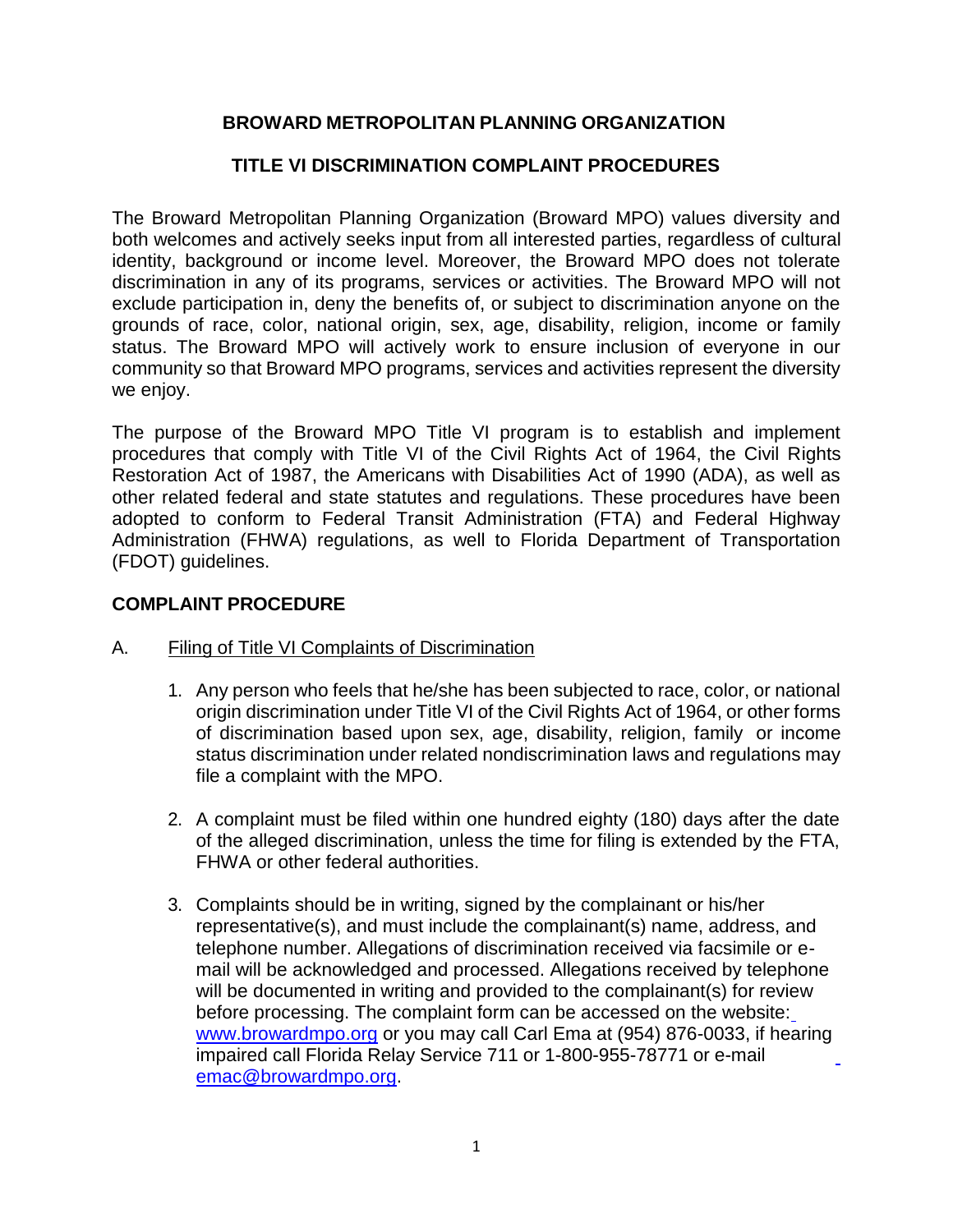Signed complaint forms should be submitted to:

Attention: Broward Metropolitan Planning Organization Carl Ema, Title VI Coordinator 100 West Cypress Creek Road, Suite 650 Fort Lauderdale, FL 33309

### B. Complaint Investigation

- 1. Upon receipt of a signed complaint, the Broward MPO Executive Director or his/her designee will, within five (5) working days, provide the complaint or his/her representative with a written acknowledgement of the complaint.
- 2. Broward MPO Staff will conduct a preliminary inquiry into the complaint to determine whether the complaint has sufficient merit to warrant an investigation. Should Broward MPO Staff determine that the evidence presented is not sufficient to proceed, the complaint will be closed and the complainant or his/her representative will be notified in writing of the decision within fifteen (15) working days. This notification shall specifically state the reason(s) for the decision.
- 3. Should Broward MPO Staff determine that a full investigation is necessary, the complainant or his/her representative will be notified that an investigation will take place and additional information will be requested, if necessary. The investigation should last no more that forty-five (45) working days.
- 4. Should a complainant fail to provide additional information within the prescribed timeframe, this may be considered as a failure to cooperate with the investigation, and the complaint will be administratively closed.
- C. Disposition
	- 1. Upon completion of the investigation, a written notification of disposition will be sent by certified mail to the complainant or his/her representative within sixty (60) working days of filing the complaint.
	- 2. If the complainant disagrees with the decision rendered by the Broward MPO, he/she will be notified of the right to request reconsideration with thirty (30) days, or may file a complaint directly with the FTA or FHWA Offices of Civil Rights at the following addresses:

Federal Transit Administration Office of Civil Rights Attention: Title VI Program Coordinator East Building, 5th Floor-TCR 1200 New Jersey Ave., SE Washington, DC 20590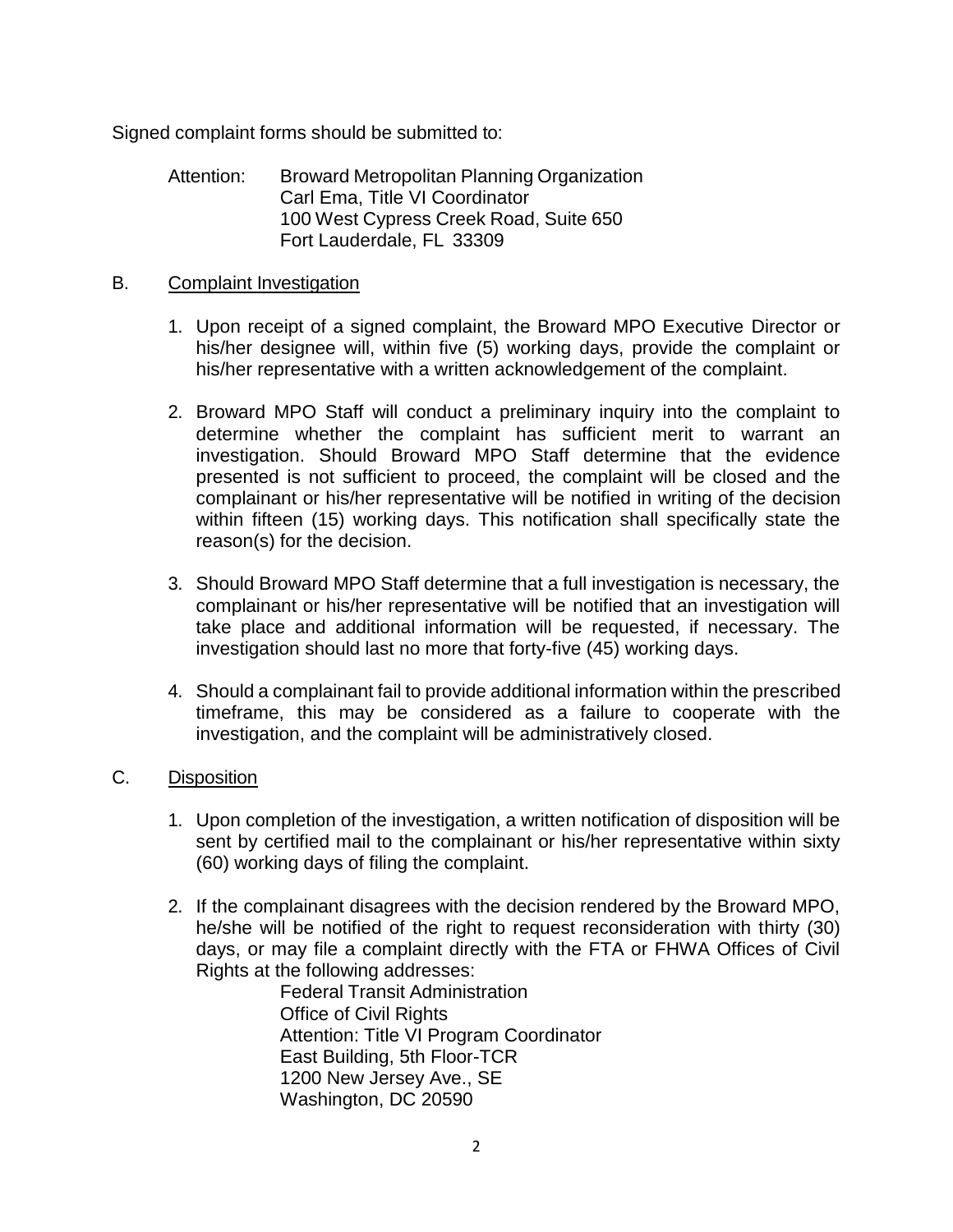Federal Highway Administration Office of Civil Rights - Investigations and Adjudications HCR-40, Room E81-328 1200 New Jersey Avenue, SE Washington, DC 20590

#### D. Retaliation

Retaliation is prohibited under Title VI of the Civil Rights Act of 1964 and related federal and state nondiscrimination authorities. It is the polity of the Broward MPO that persons filing a complaint of discrimination should have the right to do so without interference, intimidation, coercion, or fear of reprisal. Anyone who feels he/she has been subjected to retaliation should report such incident to the Executive Director.

### **ADA/504 STATEMENT**

Section 504 of the Rehabilitation Act of 1973 (Section 504), the Americans with Disabilities Act of 1990 (ADA) and related federal and state laws and regulations forbid discrimination against those who have disabilities. Furthermore, these laws require federal aid recipients and other government entities to take affirmative steps to reasonably accommodate the disabled and ensure that their needs are equitably represented in the transportation planning process.

The Broward MPO will make every effort to ensure that its facilities, programs, services, and activities are accessible to those with disabilities. The Broward MPO will make every effort to ensure that its advisory committees and public involvement activities include representation by the disabled community and disability service groups.

The Broward MPO encourages the public to report any facility, program, service or activity that appears inaccessible to the disabled. Furthermore, the Broward MPO will provide reasonable accommodation to disabled individuals who wish to participate in public involvement events or who require special assistance to access Broward MPO facilities, programs, services or activities. Because providing reasonable accommodation may require outside assistance, organization or resources, the Broward MPO asks that requests be made at least seven (7) days prior to the need for accommodation. ag

Questions, concerns, comments or requests for accommodation should be made to:

Broward MPO Carl Ema, Title VI Coordinator 100 West Cypress Creek Road, Suite 650 Fort Lauderdale, FL 33309 (954) 876-0033 [emac@browardmpo.org](mailto:emac@browardmpo.org) Florida Relay Service 711 or 1-800-955-8771